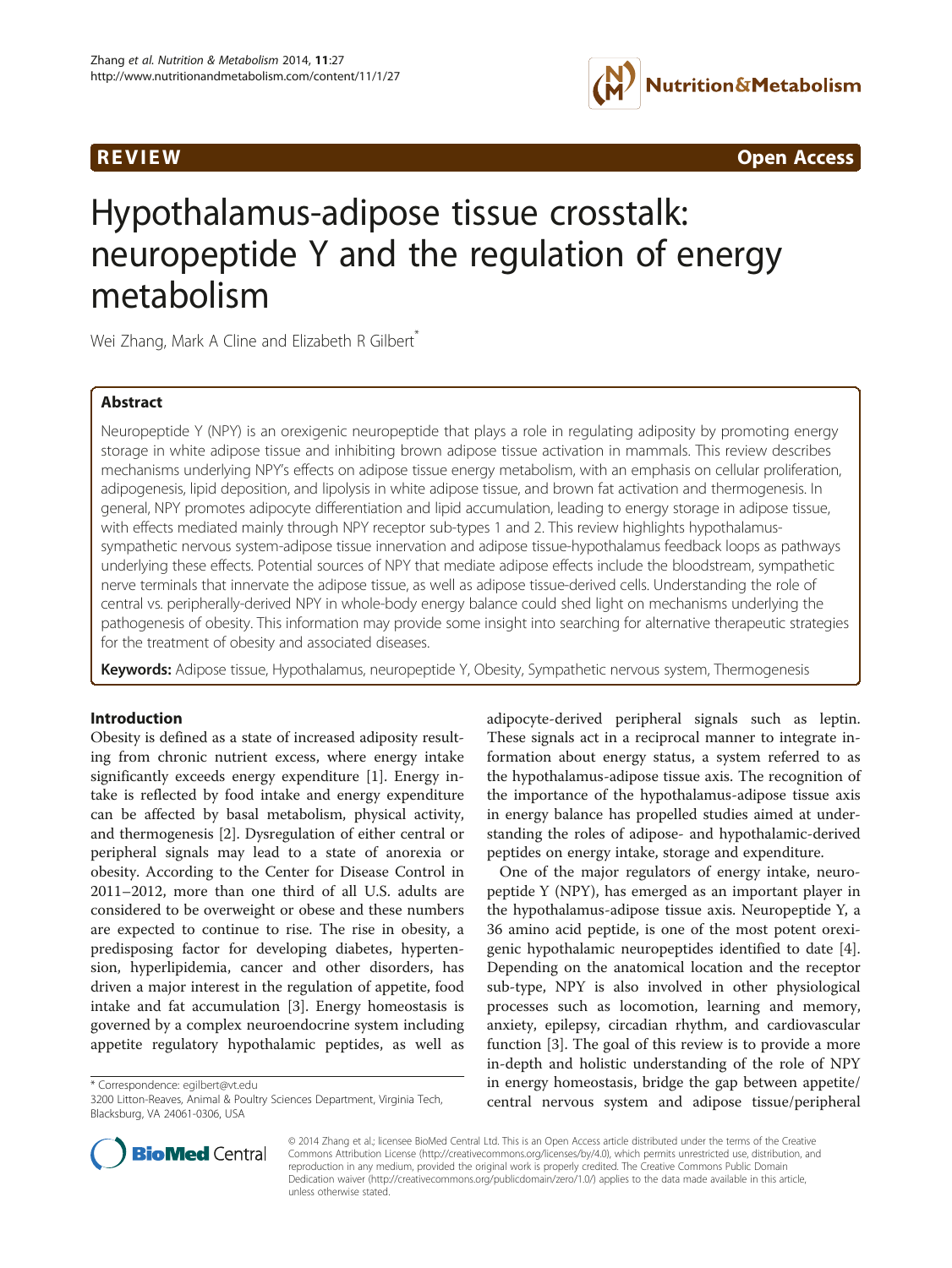studies, as well as define current challenges and possible future study directions. To emphasize the potential dual roles of NPY in energy intake and energy storage/expenditure, we highlight the idea of hypothalamus and adipose tissue crosstalk and the connection to the sympathetic nervous system. Numerous studies demonstrate that NPY is a major mediator in promoting energy storage, positing that it could serve as a potential biomarker for obesity. Consistent with this hypothesis, the NPY receptor sub-type 5 (NPYR5) antagonist, velneperit, has been recently explored in clinical testing as a potential anti-obesity drug [[5](#page-9-0)]. Therefore, a better understanding of the mechanisms of how NPY influences body adiposity may facilitate therapeutic interventions for obesity.

# NPY and receptor sub-type tissue distribution

In the central nervous system (CNS), NPY is found in highest concentration within the hypothalamus, brain stem, and anterior pituitary. In the arcuate nucleus (ARC) of the hypothalamus, NPY is highly expressed with another orexigenic neuropeptide, agouti-related peptide (AgRP), an endogenous melanocortin receptor 3 and 4 (MC3R and MC4R, respectively) antagonist [\[6\]](#page-10-0). The ARC NPY neurons serve as a feeding center that senses and integrates peripheral energy signals, such as blood glucose concentration, ghrelin, leptin and insulin, due to the unique anatomic structure of the ARC in lacking a blood brain barrier [[7\]](#page-10-0). The synthesis and secretion of ARC NPY is induced in response to energy deficiency and greater metabolic demand such as increased exercise, cold and pregnancy [[8](#page-10-0)].

The NPY affects food intake by innervating with other appetite regulatory factors in the CNS and regulates energy utilization via modulation of fat deposition and metabolism. These functions are achieved by binding to various NPY receptors (NPYRs) that are distributed across the body, the most well-known being NPYR1, NPYR2, and NPYR5, all of which are G protein coupled receptors [[9\]](#page-10-0). In situ hybridization assays on adult mouse brain sections revealed widespread distribution of NPYR1, while NPYR2 and 5 displayed a more restricted pattern of expression [\[10\]](#page-10-0). The NPYR1 is considered to be most directly involved in food intake and energy expenditure, whereas the NPYR2 receptor is an autoreceptor that is mainly expressed in the ARC, and can regulate food intake and energy balance through modulation of endogenous NPY release [\[11,12\]](#page-10-0). The NPYR1 has a high affinity for the NPY analog [Leucine<sup>31</sup>, Proline<sup>34</sup>] and requires a complete N terminus for binding. It has lower affinity for NPY C-terminal fragments such as  $NPY_{13-36}$  and  $NPY_{3-36}$ [[13](#page-10-0)]. The NPYR2 requires intact carboxyl-terminal fragments for binding [\[14\]](#page-10-0). The preferred binding ligands, distribution of NPYRs, and NPY function in the CNS and adipose tissue are summarized in Table [1.](#page-2-0)

In the periphery, NPY is widely distributed in the sympathetic nerves, the adrenal medulla, platelets, and various cell types within white adipose tissue [\[26](#page-10-0)]. The expression of NPY and NPYR2 can be induced in macrophages [[29\]](#page-10-0), platelets, nerves, and adipocytes by stress or genetically- or high fat diet-induced obesity in mice [[29,30\]](#page-10-0). In human adipose tissue, NPY was detected in mature adipocytes but not in preadipocytes [[31\]](#page-10-0). Others detected NPY mRNA in human subcutaneous and visceral fat [\[32](#page-10-0)] and murine adipocytes as well as various cell types from adipose tissue stromal vascular fractions (SVF) [\[29](#page-10-0)]. Increased expression of NPY in adipose tissue appears to be a common feature of obesity in different species. Abundance of NPY mRNA and protein was greater in visceral fat (pooled mesenteric, omental and retroperitoneal) of 21 day-old obese rats born from dams that were fed a low-protein diet during gestation and lactation, compared to controls [[33](#page-10-0)]. There was also greater NPY mRNA in visceral fat of obese Zucker rats compared to their lean counterparts, and both an insulin analogue and dexamethasone augmented NPY expression in lean but not obese rats [\[33\]](#page-10-0). We reported greater expression of NPY and NPYR1 and NPYR5 mRNA in the abdominal fat of obese chickens compared to lean chickens [[34\]](#page-10-0).

The NPYR1, NPYR2 and NPYR5 have all been detected in various cell types from different fat depots in rodent models [\[29,35,36\]](#page-10-0), although in one report NPYR5 was not detected by real time PCR in either adipocytes or the SVF of adipose tissue from either lean or obese mice [[29](#page-10-0)] and in another only NPYR5 was detected in sympathetic neuron/3 T3-L1 co-cultures [\[37\]](#page-10-0). Human and mouse preadipocytes, adipocytes and endothelial cells express NPYR2 [[30](#page-10-0)] and mouse NPYR1 expression was detected in mouse preadipocytes and adipocytes [[37](#page-10-0)]. Others reported that NPYR1 mRNA was abundant in both rat and mouse preadipocytes, whereas NPYR2 and NPYR5 were undetectable [\[33](#page-10-0)]. We demonstrated that NPY, NPYR1, NPYR2 and NPYR5 mRNA were expressed in chicken abdominal fat, albeit at lower quantities than in the hypothalamus, with differential expression between chickens selected for low or high body weight, and highly negative heterosis, suggesting a role for the NPY system in energy balance in chickens [\[34](#page-10-0)]. Thus, in a variety of vertebrates, NPY and NPYR1, 2 and 5 are expressed in various cell types in white adipose tissue.

# Adipose tissue function and sympathetic nervous system innervation

As the primary energy storage reservoir, adipose tissue plays an important role in energy balance. It contains two distinct types of fat tissue: white adipose tissue (WAT) and brown adipose tissue (BAT). White adipose tissue is specialized for the storage of chemical energy in the form of triacylglycerol (TAG), while BAT dissipates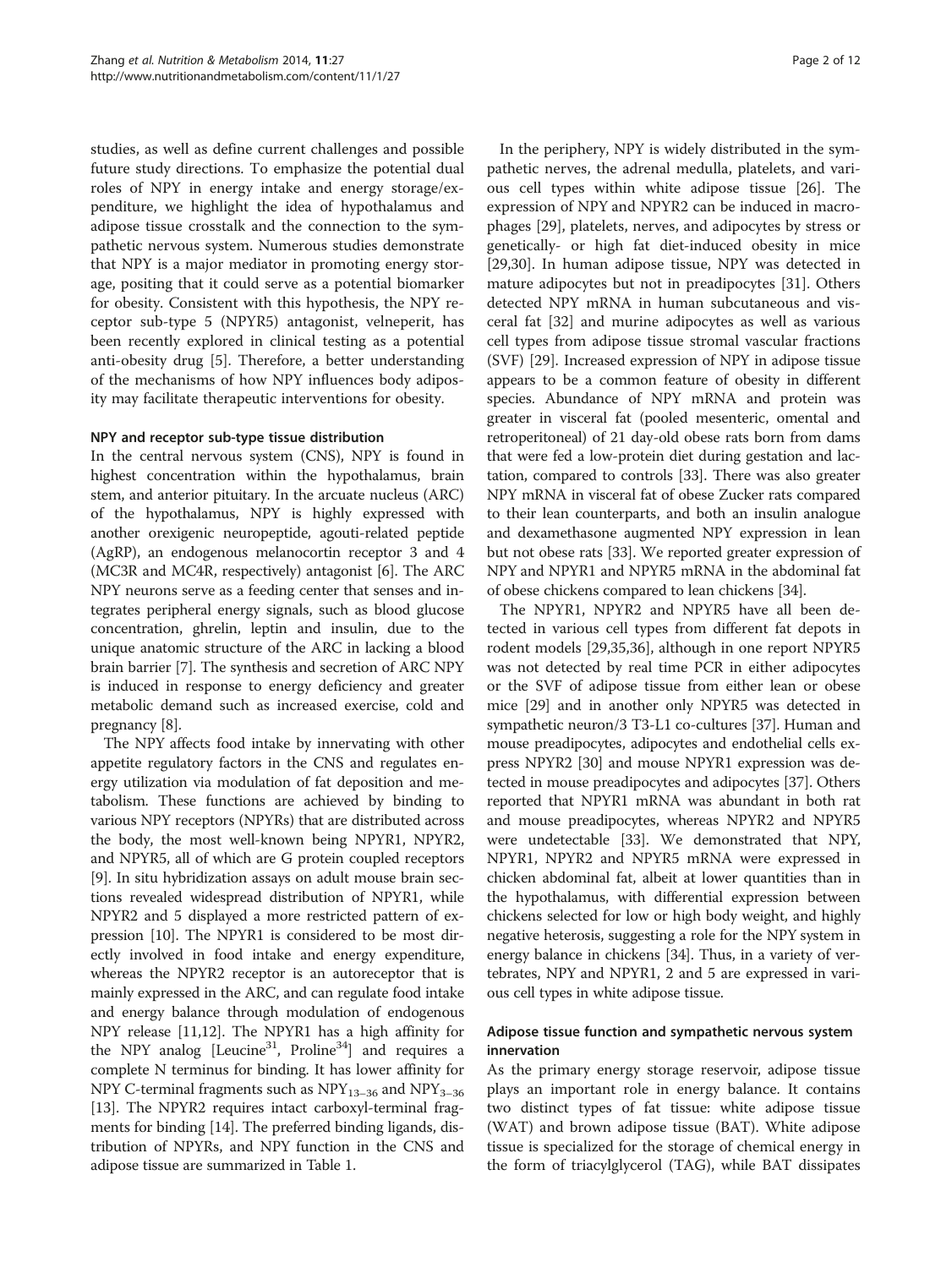|                                                                     |                                  | <b>Y1</b>                                                                                                                                                                                                               | <b>Y2</b>                                                                                                                                                                                                                                                                | Υ4                                                                                        | <b>Y5</b>                                                                                                                                                                                                                    |
|---------------------------------------------------------------------|----------------------------------|-------------------------------------------------------------------------------------------------------------------------------------------------------------------------------------------------------------------------|--------------------------------------------------------------------------------------------------------------------------------------------------------------------------------------------------------------------------------------------------------------------------|-------------------------------------------------------------------------------------------|------------------------------------------------------------------------------------------------------------------------------------------------------------------------------------------------------------------------------|
| Preferred ligand                                                    |                                  | <b>NPY</b>                                                                                                                                                                                                              | <b>NPY</b>                                                                                                                                                                                                                                                               | PP                                                                                        | <b>NPY</b>                                                                                                                                                                                                                   |
|                                                                     |                                  | Requires a complete N terminus                                                                                                                                                                                          | <b>NPY3-36</b>                                                                                                                                                                                                                                                           | <b>NPY</b>                                                                                | <b>NPY2-36</b>                                                                                                                                                                                                               |
|                                                                     |                                  |                                                                                                                                                                                                                         | Requires intact C-terminal fragments                                                                                                                                                                                                                                     |                                                                                           | <b>NPY3-36</b>                                                                                                                                                                                                               |
| Pre vs. post junctional<br>receptor                                 |                                  | Post-junctional                                                                                                                                                                                                         | Pre-junctional                                                                                                                                                                                                                                                           | Post-junctional                                                                           | Post-junctional                                                                                                                                                                                                              |
|                                                                     | Brain (besides<br>hypotha-lamus) | Cortex, brainstem, hippocampus,<br>thalamus, amygdala                                                                                                                                                                   | Cortex, brainstem, hippocampus, amygdala,<br>striatum, nucleus accumbens                                                                                                                                                                                                 | Subnucleus gelatinosus of NTS,<br>dorsal motor nucleus of the vagus                       | Cortex, hippocampus, amygdala                                                                                                                                                                                                |
| Distri-bution                                                       | Hypoth-alamus                    | ARC, VMN, PVN, DMN, LH Supraoptic<br>nucleus                                                                                                                                                                            | ARC, PVN, LH, medial preoptical area,<br>anterior hypothalamic nucleus                                                                                                                                                                                                   | ARC, PVN                                                                                  | PVN, ARC, VMN, DMN, LH                                                                                                                                                                                                       |
|                                                                     | Perip-heral                      | Thyroid, parathyroid glands,<br>heart, spleen and digestive<br>system, adipose tissue                                                                                                                                   | Adipose tissue                                                                                                                                                                                                                                                           | Skeletal muscle, small intestine,<br>pancreas, prostate, uterus, lung, colon              | Adipose tissue                                                                                                                                                                                                               |
| Types of manipulation/<br>Effects on food intake<br>and body weight |                                  | Y1 antagonist central injection/Reduced<br>food intake [15,16]; Y1 agonist central<br>injection/Increase food intake [17];<br>Y1KO/Developed obesity, increased<br>body fat, slight reduction in food<br>intake [18,19] | Y2 agonist IP injection/ inhibit food intake<br>[20]; Hypothalamus-specific Y2 KO/Increased<br>food intake and decreased body weight;<br>Germ-line Y2 KO/Reduced body weight and<br>adiposity, reduced food intake in males and<br>increased food intake in females [21] | Y4 KO/Decreased body weight, less<br>WAT, decreased 24-h food intake<br>in male mice [22] | Central administration of Y5 antisense<br>oligodeoxynucleotides/Reduced body<br>weight and a decrease in food intake<br>[23,24]; Y5 KO/ Mild late-onset obesity,<br>increased body weight, food intake<br>and adiposity [25] |

# <span id="page-2-0"></span>Table 1 Neuropeptide Y family receptors with preferred ligands, receptor distribution and function in food intake and fat deposition

Abbreviations: KO knock out, NTS Nucleus of the solitary tract, WAT white adipose tissue, ARC arcuate nucleus, PVN Paraventricular nucleus, VMN ventromedial nucleus, DMN dorsomedial nucleus, LH Lateral hypothalamic area, IP injection intraperitoneal injection. Other references used for this table besides the papers cited above [[13,26](#page-10-0)-[28\]](#page-10-0). The references are not exhaustive but rather indicate key initial and/or representative studies.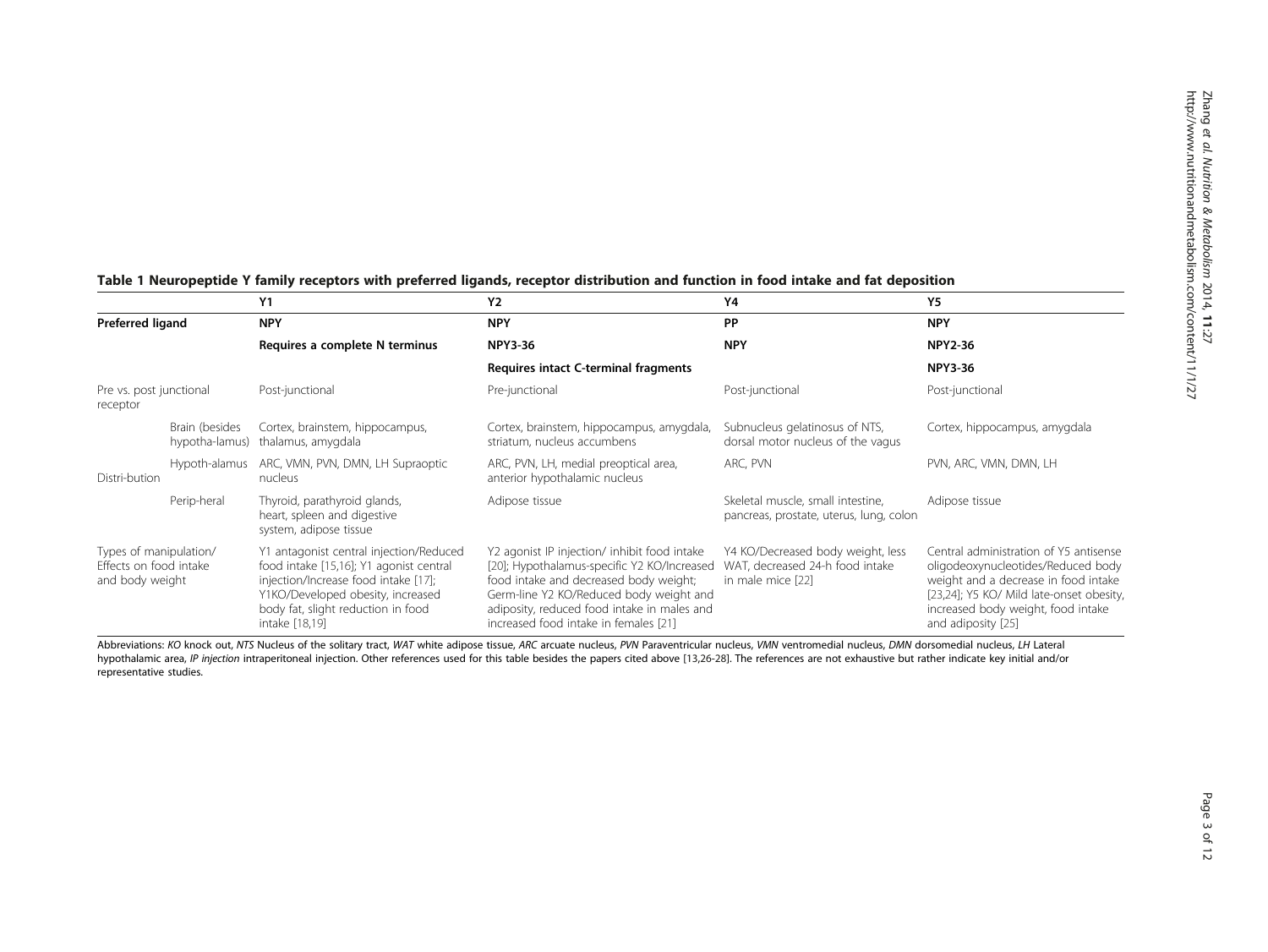chemical energy in the form of heat through nonshivering thermogenesis. As will be discussed in this review, major mechanisms for WAT expansion and turnover are changes in rates of adipocyte precursor cell proliferation, differentiation of precursor cells into adipocytes (adipogenesis), as well as changes in synthesis of fatty acids (lipogenesis), TAGs, and hydrolysis of stored lipids (lipolysis) to liberate glycerol and free fatty acids in the adipocyte [\[38\]](#page-10-0). Unlike WAT, BAT dissipates chemical energy in the form of heat generation by means of uncoupling protein 1 (UCP1) expression to uncouple respiration in the mitochondria [\[2](#page-9-0)]. Increased BAT in animals was associated with a lean and healthy phenotype [\[39\]](#page-10-0), whereas loss of BAT was correlated with obesity and metabolic diseases [[40](#page-10-0)]. BAT is predominantly distributed in the interscapular region of mammals. Although brown fat was once considered only necessary in early neonates, recent positron emission tomography scanning studies demonstrated that this tissue is present and plays a pivotal role in energy balance in adult humans [[41,42](#page-10-0)]. Therefore, induction of BAT in humans offers the possibility of increasing energy expenditure without necessarily causing dysfunction in other tissues, and is hence an obvious therapeutic target for treating obesity.

White adipose tissue is a heterogeneous organ comprised of mature adipocytes, preadipocytes, mesenchymal stem cells, immune cells, and a matrix of collagen fibers that house numerous nerve endings and vascular networks [\[43\]](#page-10-0). Thus, NPY can potentially affect WAT metabolism through the neuroendocrine route, where it is co-stored with norepinephrine (NE) and can be secreted via sympathetic nervous system (SNS) innervation, autocrine mechanisms by mature adipocytes, paracrine pathways by immune cells [\[29\]](#page-10-0), as well as endocrine routes by platelets from the blood vessels, or across the blood brain barrier [[44](#page-10-0)]. Neuropeptide Y coexists within the nerve terminal with NE and adenosine triphosphate in postganglionic sympathetic nerve fibers throughout the body, and can be co-released from the axon terminals in different quantities depending on the stimulation intensity and the pattern of sympathetic nerve activation [\[45,46](#page-10-0)]. Retrograde and anterograde fluorescence tract tracers were used to reveal sympathetic innervation of adipose tissue and that different fat depots were differentially innervated (reviewed by [[47\]](#page-10-0)). As will be described later in this review, the hypothalamus-SNS-WAT pathway provides a plausible mechanism for how NPY exerts reciprocal functions on energy intake via the hypothalamus and energy storage and expenditure via WAT.

# NPY promotes adipogenesis and inhibits lipolysis in adipose tissue

NPY was shown to have hyperplasic, adipogenic and antilipolytic effects in adipose tissue cells, and angiogenic

effects in the vasculature surrounding adipose cells (a major contributor to adipose expansion) both in vitro and in vivo [[30,48\]](#page-10-0), although in one study there was no effect of NPY treatment on lipid accumulation in 3 T3-L1 cells at 8 days post-differentiation [[33](#page-10-0)]. Effects of NPY on adipose tissue function were thought to occur mainly via NPYR1- and NPYR2-mediated pathways, although NPYR5 has also been implicated in the cellular responses [[14](#page-10-0),[30,44,49,50](#page-10-0)]. Two weeks of cold exposure, combined with consumption of a high-fat and high-sugar diet, was associated with increased expression of NPY and NPYR2 in subcutaneous fat depots of mice, with expression localized to blood vessels, nerves and adipocytes [\[30\]](#page-10-0). Conditional knockdown of NPYR2 in only the peripheral tissues (including adipose) of adult mice prevented high fat dietinduced obesity [[51](#page-11-0)]. In normal chow-fed mice, the knockdown had no effect on food intake or body weight, suggesting that NPYR2 plays an important role in energy oxidation in peripheral tissues [\[51\]](#page-11-0). The NPYR2 germline knock-out mice were not susceptible to cold stressinduced augmentation of diet-induced obesity and treatment of wild-type mice with a NPYR2 antagonist for 2 weeks via slow-release pellets delivered to the adipose tissue reduced visceral fat depot mass by 40%. Similarly, conditional knockdown of NPYR2 by an adenoviral vector injected into the subcutaneous abdominal fat of mice led to a 50% reduction in stress-induced fat expansion after 2 weeks [\[30](#page-10-0)]. These results collectively suggest that those NPY-mediated effects on adipose tissue were occurring mainly through NPYR2 [\[30\]](#page-10-0). Similarly, in immunedeficient mice or rhesus monkeys that received subcutaneous injections of a 14-day slow-release NPY pellet, a ring of new fat tissue appeared around the pellet, and was sustained for at least 3 months, demonstrating the ability of NPY to locally promote de novo fat formation [[52](#page-11-0)]. Neuropeptide Y-mediated effects on fat were also demonstrated with a translational application to reconstructive surgery [\[52\]](#page-11-0). Freshly collected human adipose tissue was transplanted into immune-deficient mice and effects of NPY on fat graft survival and vascularity were assessed [[52](#page-11-0)]. Treatment with NPY enhanced long-term (3 month) human fat graft survival and vascularity in the athymic mice, whereas in mice that did not receive NPY pellet injection, there was greater than 70% resorption of the xenograft, a major concern with such transplantation surgeries in humans [\[52\]](#page-11-0). Researchers showed that the effects on fat pad mass were due to enhanced survival of the human graft and not synthesis of new adipose tissue by the host animal, illustrating a potential clinical application of NPY.

In genetically obese (B6.V-Lep<sup>ob/J</sup>) mice, plasma concentrations of NPY were more than 200% greater than wildtype mice, and the obese mice also displayed greater expression of NPY and NPYR2 mRNA in subcutaneous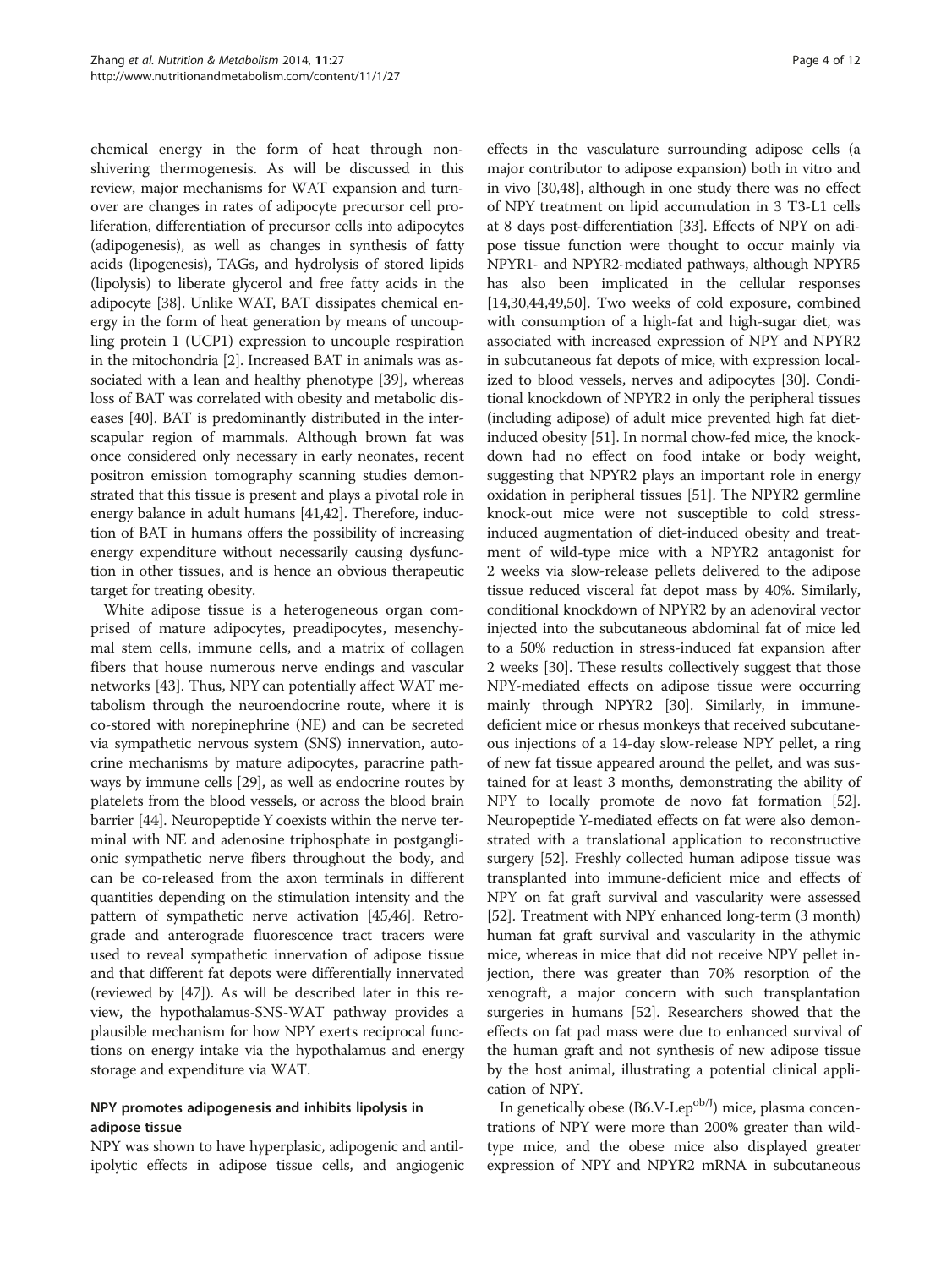fat, suggesting that the elevated circulating NPY originated from adipose tissue [[30](#page-10-0)]. Interestingly, in both obese and lean wild-type mice, there was substantial adipose tissue expansion as a result of treatment with NPY pellets (1 μg per 14-day release pellet) delivered locally to the subcutaneous abdominal fat [\[30\]](#page-10-0). These effects were blunted when mice were injected with a pellet containing BIIE0246, an NPYR2 antagonist (1 umol/day for 14 d), with a decrease in fat mass accompanied by reduced vascularity and increased apoptosis in the abdominal fat pads [[30](#page-10-0)]. Results from these studies implied that NPY's actions on adipose tissue include promotion of both adipogenesis and angiogenesis, both mediated primarily through NPYR2 [\[30\]](#page-10-0).

Function through NPYR2 could be mediated through enzymatic cleavage of the NPY peptide in adipose tissue [[48\]](#page-10-0). In one study, NPY and dipeptidyl peptidase –IV (DPPIV) mRNA were detected in both 3 T3-L1 preadipocytes and terminally differentiated adipocytes, and treatment of preadipocytes with recombinant DPPIV promoted differentiation of cells into adipocytes [\[48](#page-10-0)]. The DPPIV is known to cleave NPY into the NPYR2 agonist  $NPY_{3-36}$ . Immunoneutralization of NPY or treatment with a NPYR2 antagonist, but not NPYR1 or NPYR5 antagonists, blunted DPPIV's adipogenic effects [[48](#page-10-0)]. Treatment with NPY alone also promoted preadipocyte differentiation and combined treatment of NPY with a DPP-IV inhibitor , vildagliptin, blocked NPY's adipogenic effects, lending further support to the idea that DPP-IV cleaves NPY in adipose tissue and thereby promotes adipogenesis via NPYR2-mediated cell signaling [[48](#page-10-0)].

Effects of NPY on TAG hydrolysis, on the other hand, were shown to occur mainly through NPYR1, with effects on lipolysis influenced by the nutritional state, other cellular factors, and genetic background of the animal. For example, in cultured rat adipocytes, NPY dose-dependently inhibited lipolysis, an effect that was blunted when the animals were fasted for 48 hours prior to treatment [[14](#page-10-0)]. Receptor-specific NPY fragments were used to show that inhibition of lipolysis was mediated through NPYR1. In visceral fat cells (but not subcutaneous) from rats that were injected with 6-hydroxydopamine (OHDA) (a neurotoxin for sympathetic neurons that is used to chemically ablate sympathetic nerves), lipolysis was increased and the effects were shown to occur via NPYR2-mediated signaling mechanisms [\[14\]](#page-10-0). Using receptor-specific peptide fragments, it was shown that inhibition of lipolysis in adipose tissue occurred through NPYR1 but not NPYR2, and that the increase in lipolysis observed after sympathectomy and treatment with a NPYR2-specific peptide could be due to a switching of the receptor from  $G_i$  to  $G_s$  coupling [[14](#page-10-0)].

Metabolic differences observed between subcutaneous and visceral fat depots may be partly explained by differences in SNS innervation. In general, visceral fat in humans is associated with adverse health outcomes, whereas subcutaneous adipose tissue is considered to be an energy storage reservoir that is relatively benign [\[38](#page-10-0)]. Recently, Nguyen et al. demonstrated that while there was some overlap in central sympathetic neural circuits between inguinal (subcutaneous) and mesenteric (visceral) fat in Siberian hamsters, there were more neurons involved in innervating the inguinal fat pads, and interestingly, food withdrawal induced a stronger sympathetic drive to inguinal adipose tissue [\[53](#page-11-0)]. Thus, research on NPY's role in adipose tissue function should take into consideration the differences in physiology between fat depots in different anatomical locations under different nutritional conditions.

The effects of NPY on lipolysis appear to be highly dependent on other cellular factors influencing βadrenergic stimulation in the adipocyte. In one study, NPY was shown to have no effect on lipolysis in differentiated 3 T3-L1 cells under basal conditions, but augmented β-adrenergic-mediated stimulation of lipolysis [[54\]](#page-11-0). When cells were pretreated with isoproterenol (10 nM; β-adrenergic agonist) and/or forskolin (activates adenylyl cyclase to raise intracellular cyclic adenosine monophosphate; cAMP), NPY treatment had no effect on forskolin-induced lipolysis, but increased isoproterenolinduced lipolysis by 30%, suggesting that NPY's effect occurred upstream of adenylyl cyclase activation [\[54](#page-11-0)]. To explain why results differed from previous reports of NPY's inhibitory effects on lipolysis in cultured adipocytes [[14](#page-10-0),[55,56\]](#page-11-0), it was suggested that NPY's effect on lipolysis depends on the magnitude of β-adrenergic and lipolytic stimulation by other factors. For example, when concentrations of isoproterenol increased, NPY blunted rather than augmented the stimulation of lipolysis, thus suggesting that perhaps under conditions of strong and weak stimulation of lipolysis, NPY has an inhibitory and stimulatory effect, respectively [[54](#page-11-0)]. Consistent with other studies, the effects of NPY on lipolysis were shown to occur through NPYR1, and it was suggested that differential effects of NPY on lipolysis occurring through the same receptor are due to differences in receptor coupling to different secondary messengers, with inhibitory and stimulatory effects on lipolysis occurring through decreases in cAMP and increases in calcium, respectively [\[54\]](#page-11-0). That NPY and NE are co-stored and secreted by postsympathetic nerve terminals in adipose tissue provides an additional layer of complexity to the understanding of how the different systems interact to regulate energy metabolism in adipose tissue [[54\]](#page-11-0). Thus, NPY's effects on lipolysis can be modulated by nutritional status, adrenergic activity, and changes in receptor activity to achieve tight regulation of energy balance based on energy demand, with differences between visceral and subcutaneous fat.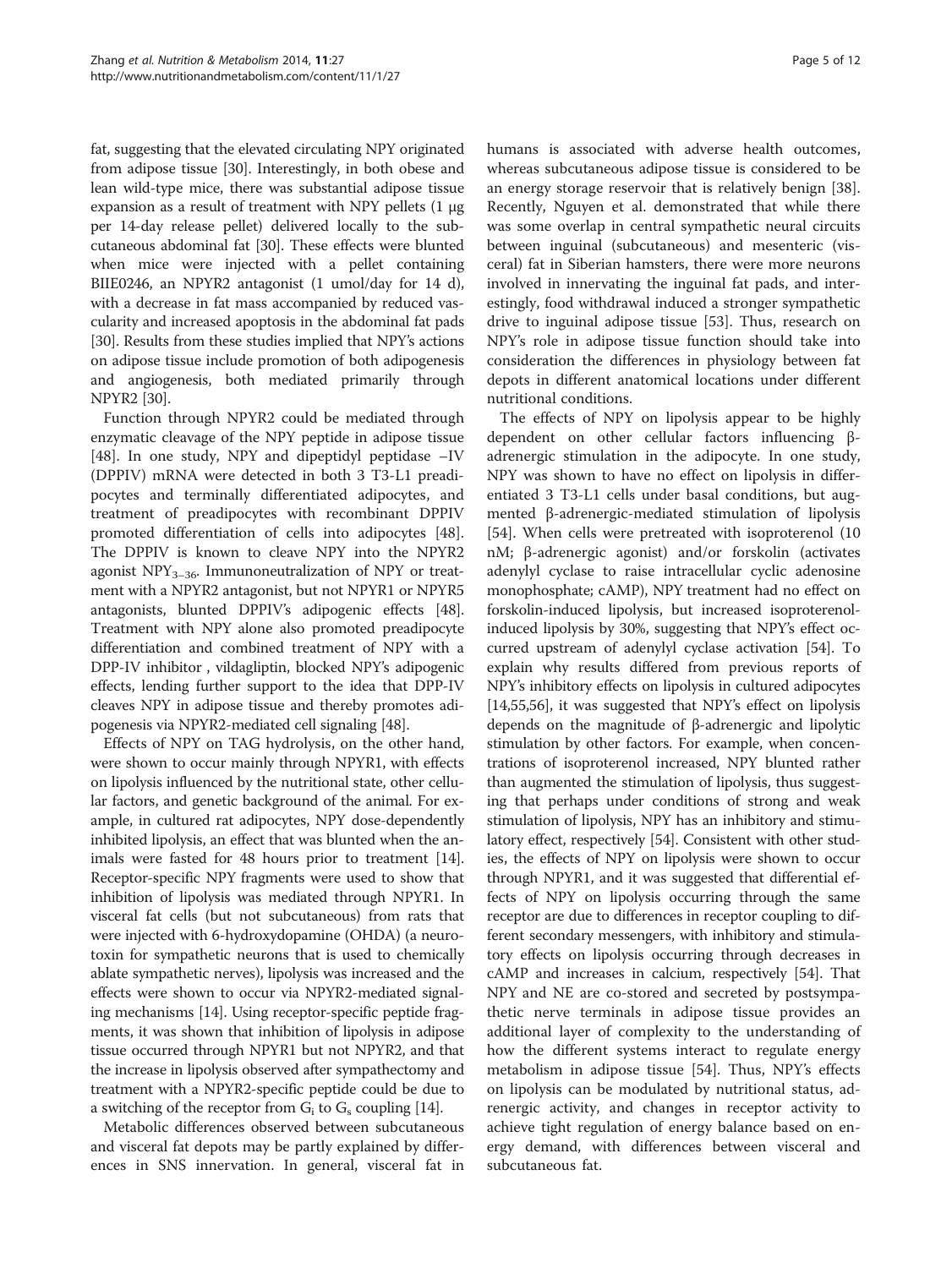Thus, NPY's effects on adipose tissue appear to be related to SNS output and as described above, NPY may influence angiogenesis, adipogenesis, lipolysis, and hypertrophy in WAT. Obesity is characterized by WAT hypercellularity and hypertrophy, particularly in visceral fat, and changes in SNS activity, consistent with enhanced lipid storage and reduced oxidation [[57,58](#page-11-0)]. The decreased SNS outflow observed in some obesity models may stimulate WAT hyperplasia, based on experiments showing that sympathetic nerve denervation induces cellular proliferation in adipose tissue and NE treatment in cell culture reduced preadipocyte proliferation, an effect that was blunted by the β-adrenoceptor antagonist propranolol [\[59,60](#page-11-0)]. Although mechanisms of NPY's role in hyperplasia are not as well studied, it was shown that through NPYR1, NPY stimulated mouse and rat preadipocyte proliferation via activation of the extracellular signal-regulated kinase (ERK) 1/2 signaling pathway [[33\]](#page-10-0). In high-fat diet-fed mice that were exposed to cold stress for 2 weeks, there was an increase in the number of small adipocytes (<10 μM) that were immunoreactive for both NPYR2 and cell proliferation markers, suggesting that NPY plays a role in inducing hyperplasia via NPYR2. Similarly, co-culture of 3 T3-L1 preadipocytes or endothelial cells with sympathetic neuron-derived tumor cells (tyrosine hydroxylase-positive) up-regulated expression of NPYR2 and induced proliferation in both the endothelial cells and preadipocytes, and enhanced differentiation of preadipocytes into adipocytes [\[30](#page-10-0)]. Enhanced differentiation was associated with increased lipid accumulation and secretion of leptin and resistin. These effects were blocked by treatment with a NPYR2 receptor antagonist, suggesting that in adipose tissue, SNS-derived NPY modulates proliferation, adipogenesis and angiogenesis via up-regulation of NPYR2 [[30\]](#page-10-0).

The SNS innervation to WAT is known to play three major functions including the regulation of lipolysis, cellular proliferation and protein/peptide secretion [\[47](#page-10-0)]. Catecholamines (especially NE) are potent lipolytic factors acting through β-adrenergic receptors, which then activate the cAMP – protein kinase A (PKA) signaling cascades. Sympathetic neuron and adipocyte co-culture studies indicated that NPY secreted from sympathetic neurons inhibited β-adrenergic-mediated lipolysis [\[44](#page-10-0)], although as discussed above, NPY treatment could elicit different effects on lipolysis depending on the combination of other factors present in the cell culture model [[54\]](#page-11-0). Cross-talk between adipocytes and SNS neurons are thus mediated by multiple signals and NPY may modulate β-adrenoceptor-mediated lipolysis and adipokine secretion. Surgical sympathetic nerve denervation increased the numbers of bromodeoxyuridine-labeled cells that were also immunoreactive for a preadipocytespecific membrane protein 3 (AD-3), indicating a specific

increase in preadipocyte proliferation [\[61,62\]](#page-11-0). Decreased sympathetic drive to WAT resulted in WAT expansion that was associated with decreases and increases in βadrenergic and  $\alpha_2$ -adrenergic receptor numbers, respectively [\[63](#page-11-0)].

An in vitro study demonstrated that epinephrine (EPI) enhanced the expression of NPY and its receptors in murine embryonic stem cells (mESCs), and that accelerated differentiation of mESCs into adipocytes was associated with increased expression of preadipocyte factor 1 (PREF-1), fatty acid-binding protein 4 (FABP4) and per-oxisome proliferator-activated receptor γ (PPARγ) [\[64](#page-11-0)]. These effects were blocked by treatment with NPYR1, 2 and 5 antagonists [[64](#page-11-0)]. The effect of EPI-mediated NPY up-regulation was believed to be associated with greater DNA methylation at the nerve growth factor responsive element and calmodulin-responsive element sites of the NPY gene promoter region [[64\]](#page-11-0). While cell culturebased studies have shown a strong effect of EPI on lipolysis, it has been demonstrated in-vivo that adrenal medullary-derived EPI likely is a minor contributor to whole-body adipose lipolysis, with the majority controlled by SNS-derived NE, as reviewed by [\[65](#page-11-0)].

# NPY reduces brown adipose tissue deposition and activation

Brown adipose tissue is almost exclusively under SNS innervation. The release of norepinephrine (NE) from SNS terminals stimulates  $β_3$ -adrenergic receptor-activated BAT thermogenesis [\[66](#page-11-0)]. Central administration of NPY in rats inhibited BAT thermogenesis through guanosine diphosphate binding reduction (an indicator of brown fat thermogenic activity) to BAT mitochondria, and stimulated WAT lipid storage by enhancing lipoprotein lipase (LPL) activity, which is a rate-limiting step in catalyzing hydrolysis of plasma lipoproteins into free fatty acids for uptake into peripheral tissues [[67\]](#page-11-0). Despite ample evidence that NPY reduces BAT-associated thermogenesis, it was not until recently that our understanding of the involvement of various CNS-specific nuclei/subnuclei was revealed. Chao et al. demonstrated the role of hypothalamic dorsomedial NPY in adipose tissue function [\[68\]](#page-11-0). Knockdown of NPY expression using adeno-associated virus-mediated RNAi in the dorsomedial nucleus (DMN) of rat hypothalamus promoted development of brown adipocytes in inguinal white adipose tissue or transformation from WAT to BAT (also known as brown-in-white, beige or brite cells) characterized by increases in mitochondrial UCP1 and peroxisome proliferator activated receptor-γ coactivator −1 α (PGC1α) expression, when measured at 16 weeks post treatment. This led to increased BAT activity and thereby enhanced energy expenditure and cold-induced thermogenesis [[68\]](#page-11-0). The inducible nature of brown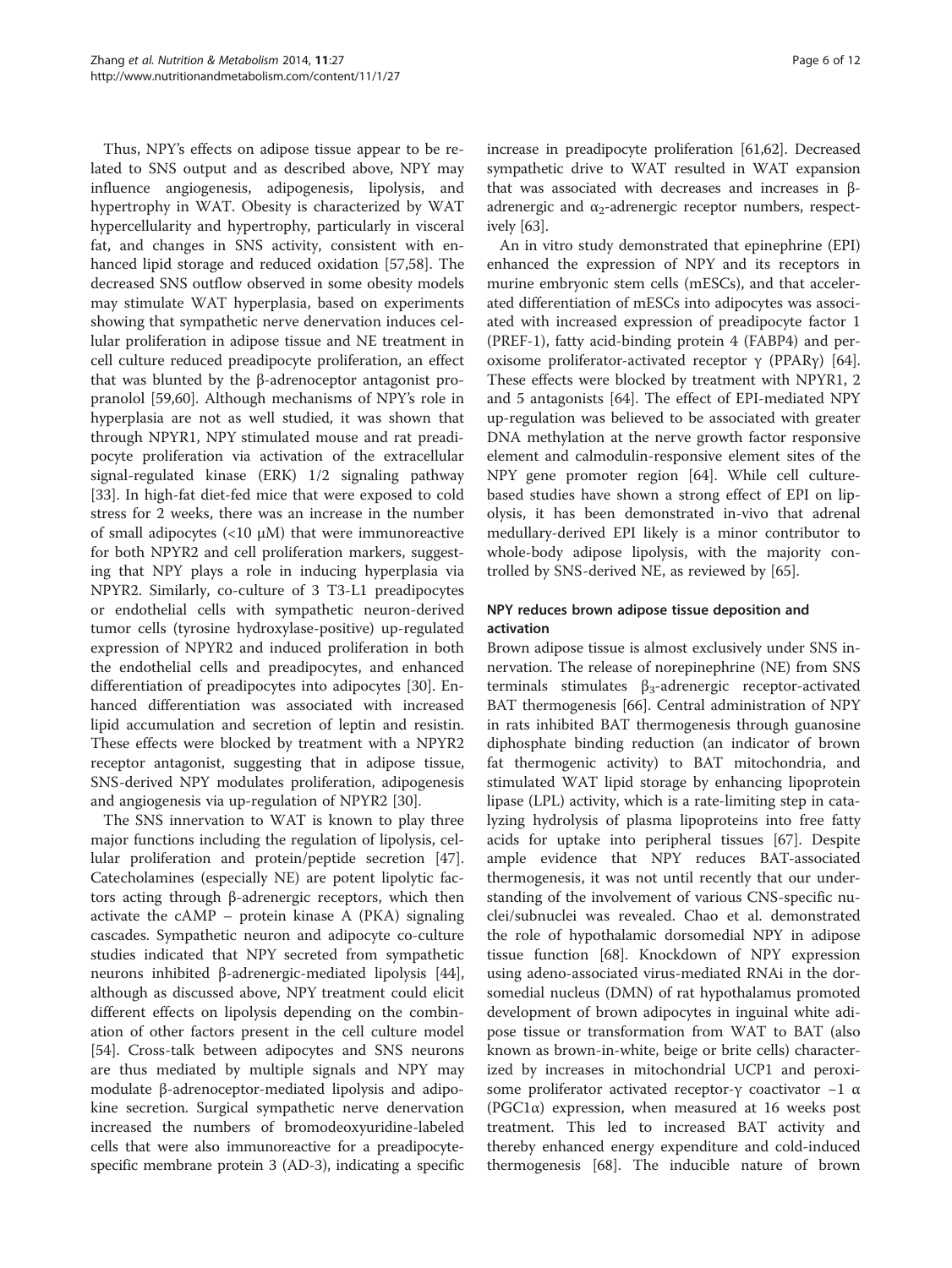adipocytes in white adipose tissue is intriguing as a possible anti-obesity target and these data show that effects of hypothalamic NPY on brown fat include both inhibition of brown fat thermogenesis and effects on recruitment of brown adipocytes within white adipose depots. These studies are also fascinating because they provide more insight into the physiological function of specific hypothalamic nuclei, such as the DMN.

Other studies using mouse models in which NPY was either overproduced in the ARC of wild type mice or selectively reintroduced into the ARC of otherwise NPYdeficient mice, together with NPY receptor knockout mice, indicated that overexpression of ARC NPY reduced sympathetic outflow via NPYR1 receptor-mediated reduction in tyrosine hydroxylase (TH; an indicator of SNS outflow) expression in the PVN and various regions in the brainstem. Reduced SNS innervation was associated with the down-regulation of UCP1 expression in BAT, which could be reversed after surgical sympathetic denervation to BAT [\[69\]](#page-11-0). The ICV injection of NPY suppressed SNS activity in a dose-dependent manner, which was followed by a gradual recovery. Unilaterally microinjecting NPY into the paraventricular nucleus (PVN) suppressed the SNS, and the opposite was observed after medial preoptic area microinjection. No effect was observed with injection into the anterior hypothalamic area, ventromedial nucleus (VMN), or lateral hypothalamus (LH) [\[70](#page-11-0)]. Reduced SNS outflow decreases release of NE from sympathetic nerve endings and inhibits the thermogenic function of brown adipose tissue (BAT) by deactivating the cAMP-dependent PKA pathway, which further down-regulates UCP1-associated thermogenesis.

Taken together, these data indicate that NPY promotes positive energy balance by stimulating adipogenesis and inhibiting lipolysis in WAT. Increased thermogenesis in brown fat and recruitment of brown adipocytes in white adipose tissue after NPY suppression suggests that the NPY system also has an inhibitory effect on BAT activity. These effects appear to be mediated through the regulation of the hypothalamus-SNS-adipose tissue axis. The possible mechanisms described above are summarized in Figures 1 and [2.](#page-7-0)



AMP (cAMP) production. Decreased cellular cAMP levels inhibit protein kinase A (PKA), which phosphorylates and activates hormone-sensitive lipase (HSL). Decreased PKA activity also inhibits phosphorylation of lipid droplet-associated protein perilipin (peri) into PeriA, which controls the magnitude of lipolysis. Lipolysis is catalyzed by 3 lipases. Triacylglycerol is firstly hydrolyzed by adipocyte triglyceride lipase (ATGL) resulting in the formation of diacylglycerol (DAG) and release of a fatty acid (FA). Monoacylglycerol lipase (MGL) catalyzes hydrolysis of MAG, yielding glycerol and a FA. Increased hypothalamic (abbreviated as hypo in the figure) NPY inhibits sympathetic nerve system (SNS) outflow and suppresses catecholamine release, mainly norepinephrine (NE), and thereby their binding to β-adrenergic receptors, which in turn reduces the cAMP-PKA pathway-associated lipolysis. On the other hand, NPY itself in the peripheral system can stimulate ERK-mediated adipogenesis. Through the hypothalamus-SNS-adipose tissue axis, reduced NE enhances adipogenesis via undefined mechanisms. Reduced SNS outflow is compensated for by adrenal medullary catecholamines, primarily epinephrine (EPI), which was also known to stimulate adipogenesis, possibly through NPY regulation. Parts of the figure are adapted from references [\[71,72\]](#page-11-0). "→": stimulatory effect; "-1": inhibitory effect; "••••" mechanisms unknown; "------" compensatory effect of EPI secretion.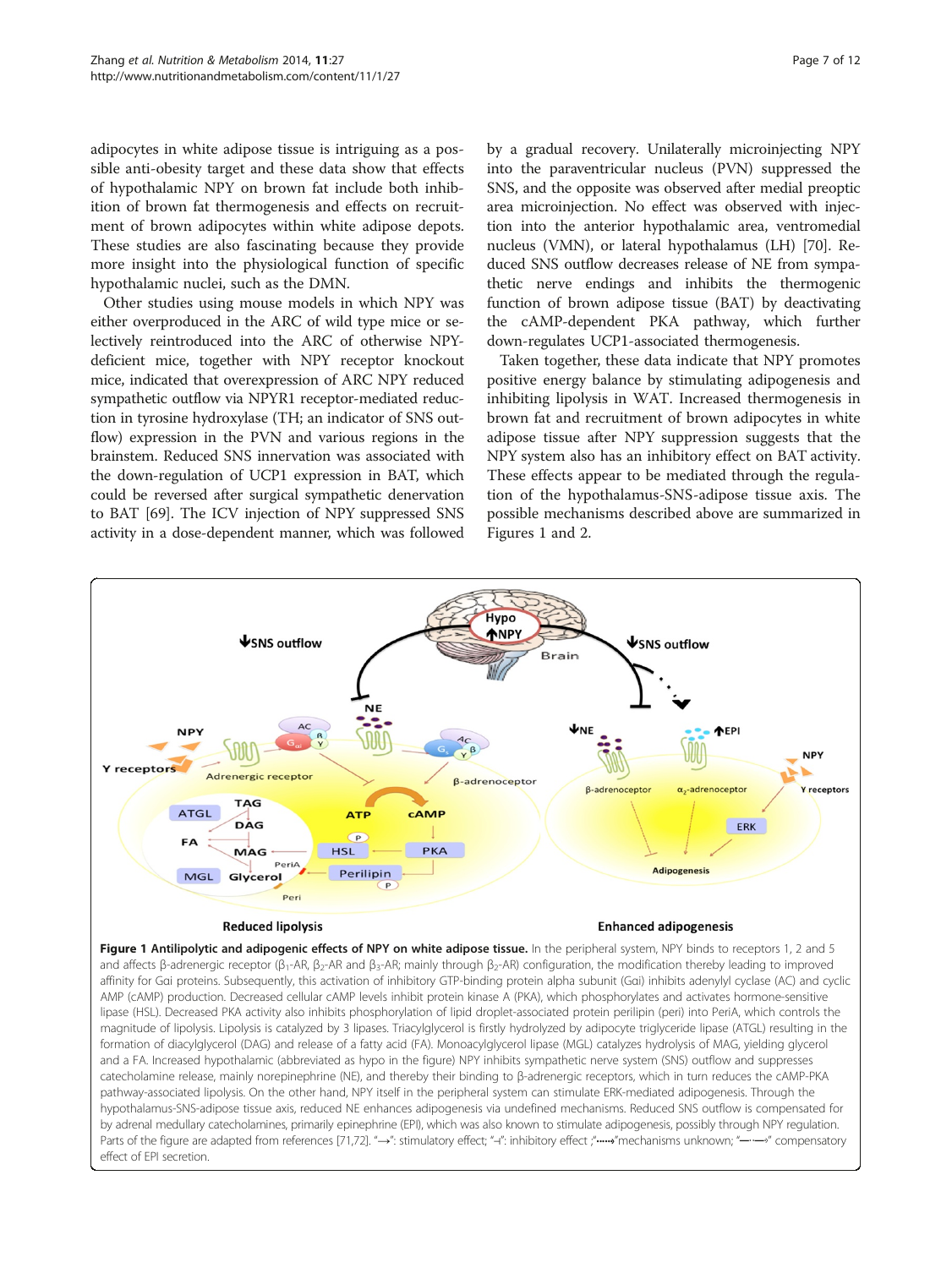<span id="page-7-0"></span>

# Hypothalamus-adipose tissue crosstalk

The NPY system represents a form of communication between the hypothalamus and adipose tissue, and is linked to positive energy balance through increases in energy intake and storage and reduced energy expenditure. This is achieved indirectly through bidirectional neuronal and hormonal communication, and possibly via direct circulation through the blood brain barrier. The hypothalamus is the energy sensory center for signals produced by peripheral tissues such as the gastrointestinal tract and adipose tissue. Hypothalamusmediated white and brown adipose tissue turnover is mainly regulated through SNS outflow, as summarized above. The study of the role of specific hypothalamic nuclei in the regulation of peripheral adiposity did not receive much attention until recently, partly due to advents in molecular technology as well as a better understanding of brain neural circuits. A body of evidence has shown that NPY in the ARC, PVN, and DMN neurons is involved in adiposity and BAT thermogenesis through regulation of the SNS outflow [[68,69\]](#page-11-0). Whether other hypothalamic nuclei play the same role remains elusive.

While early studies revealed that adipose tissue was innervated by the sympathetic nervous system, they did not reveal the specific brain nuclei from which the SNS outflow to WAT originated. A transneuronal tract tracer, a pseudorabies virus (PRV), was used for this purpose, because it is a neurotropic virus that binds to the presynaptic neural membrane, fuses with the axon membrane, and then delivers uncoated capsids in the axon (described in an excellent review by [[47\]](#page-10-0)). The capsids are then transported to the cell body where they replicate and can exit the infected cell via the dendrites, thereby only infecting neurons that are synaptically connected to those PRV-containing cells [\[47\]](#page-10-0). Immunostaining after PRV injection into fat revealed that in hamsters, regions of the hypothalamus including the ARC, dorsal, lateral, suprachiasmatic, PVN, and nuclei and medial preoptic area, were identified as sites that modulated SNS outflow to the WAT [[47\]](#page-10-0). Hypothalamus-SNS-BAT circuitries were demonstrated to be hyperactive in the PVN, DMN, LH, anterior hypothalamic nucleus, and posterior hypothalamic nucleus [[74](#page-11-0)]. Whether adipose tissue is also under the control of the parasympathetic nervous system is still controversial [\[75,76](#page-11-0)].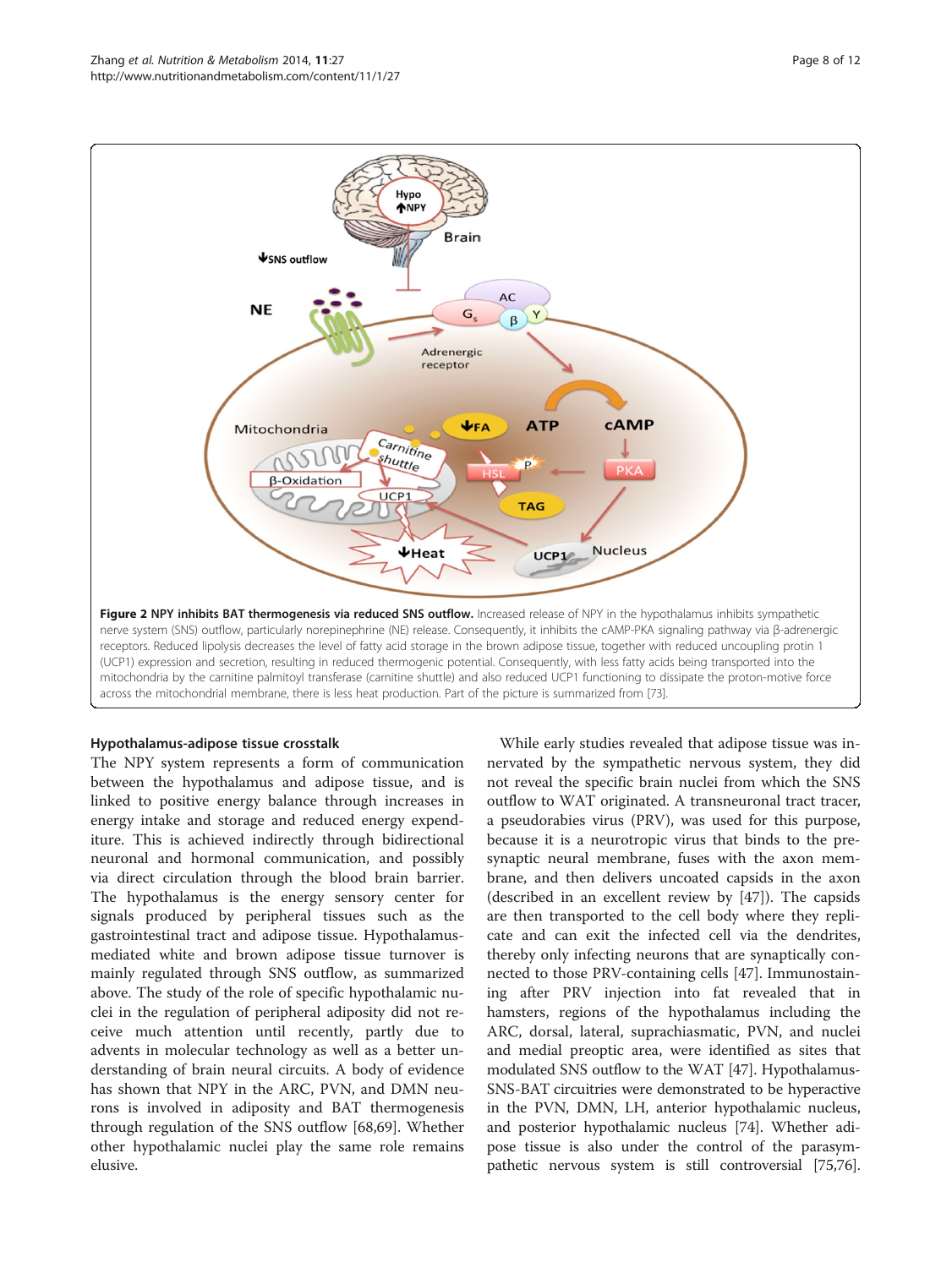<span id="page-8-0"></span>Identification of hypothalamic nuclei associated with adiposity and brown fat thermogenesis may provide better targets toward the control of overweight and obesity through the manipulation of the hypothalamus-adipose tissue axis, and allow for development of more pathwayspecific therapeutic strategies.

Adipose tissue not only dynamically accumulates and releases lipids, but also serves as an endocrine organ that produces adipokines, hormones, and appetite-regulating factors as the sensory input reflecting the amount of lipid and adipocyte turnover. Sensory information is transported via dorsal root ganglion to the spinal cord and then on to the brain to interact with the SNS outflow to the adipose tissue [\[47](#page-10-0)[,74,77](#page-11-0)]. The sensory innervation of adipose tissue may serve as a feedback loop to regulate the level of its sympathetic drive and also regulate adipocyte turnover [\[78\]](#page-11-0). Sensory information includes adipokines such as adiponectin, apelin, resistin and leptin, that all target various regions in the hypothalamus and regulate body energy homeostasis [\[79](#page-11-0)]. Leptin is one of the best studied adipokines that informs the brain of body fat levels. Treatment of human abdominal subcutaneous adipocytes with recombinant human NPY reduced leptin secretion but did not affect release of adiponectin and tumor necrosis factor  $\alpha$  [[31](#page-10-0)]. Interestingly, high fat diet-induced diabetic mice subjected to intra-abdominal UCP1 overexpression using an adenoviral vector had significantly reduced food intake characterized by reduced NPY mRNA in the hypothalamus, and improved insulin and leptin sensitivity. Local nerve dissection showed that these actions were achieved by afferentnerve signals from intra-abdominal fat tissue to the hypothalamus that modulated hypothalamic leptin sensitivity, illustrating the importance of the hypothalamusadipose tissue feedback loop [[80](#page-11-0)]. This may suggest that brown adipocytes in WAT play an important role in whole-body energy metabolism and ectopic UCP1 expression could be a promising future research direction. In summary, an adiposity negative-feedback model indicates that adiposity signals can inform the brain of changes in body fat mass so that the brain can mount adaptive adjustments in energy intake to stabilize fat stores in the long term. Understanding the neural signaling pathways and endocrine regulation associated with the adiposity negative feedback may provide a new avenue for treatment of obesity and associated diseases.



#### NPY promotes: Positive energy storage + Excess fat deposition

Figure 3 Role of NPY in energy intake and expenditure. cNPY: NPY in the central nervous system; pNPY: Peripheral NPY; BBB: Blood brain barrier; Hypo: hypothalamus. The cNPY stimulates food intake mainly via NPYR1 and NPYR5 to increase energy intake. Additionally, through the hypothalamus-SNS-adipose axis, NPY reduces sympathetic nervous system (SNS) outflow, which promotes white adipose tissue (WAT) deposition by enhancing adipogenesis and inhibiting lipolysis, as well as inhibiting brown adipose tissue (BAT) deposition and associated nonshivering thermogenesis. The same effects in WAT were achieved by peripheral NPY via different signaling pathways. This collectively leads to energy storage in adipose tissue. Adipose-hypothalamus crosstalk serves as a feedback loop via sensory inflow that informs the brain of the long-term peripheral energy status so that the brain can make the necessary adjustment. Numerous adipokines, hormones, and appetite regulating factors have been identified that play an important role in adjusting energy balance through the hypothalamus either by directly affecting food intake or regulating adiposity through SNS outflow, such as leptin, NPY, and UCP1. NPY is more abundant in the central nervous system as compared to the peripheral system. Whether and how it crosses the blood brain barrier is critical for understanding its role in energy regulation.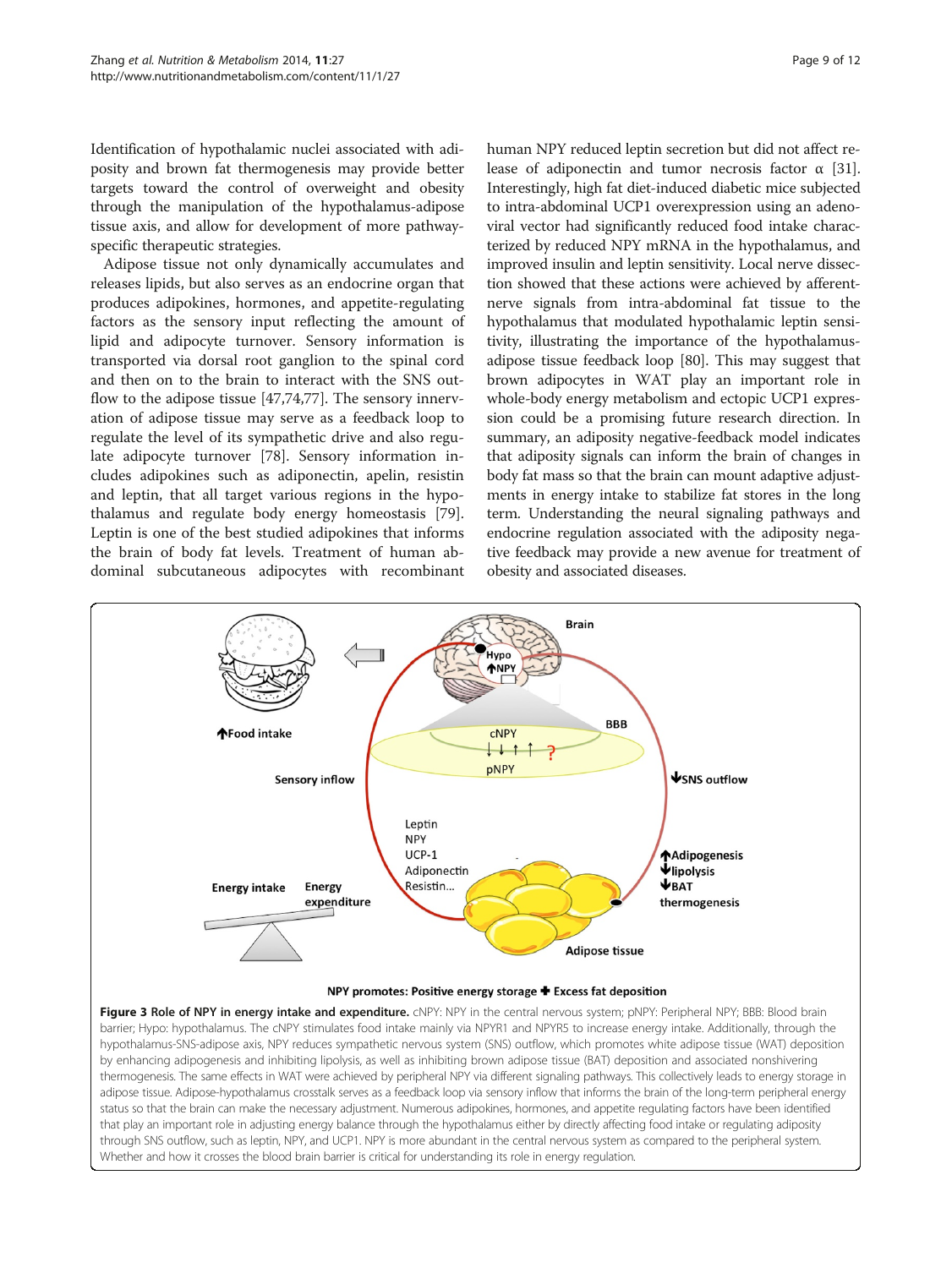### <span id="page-9-0"></span>Central vs. peripheral circulating NPY

NPY is expressed in both the hypothalamus and periphery and is detected in the circulation. Understanding the cellular sources, routes of delivery to various tissues and the rate of decay are critical for understanding the physiological roles of NPY. The majority of NPY is secreted by the neurons in the CNS with lower concentrations in the peripheral system. In the SVF fraction of adipose tissue from mice, secreted NPY was reported to be in the picomolar range, consistent with physiological concentrations in humans [[29](#page-10-0)]. Recent studies showed that the concentration of cerebrospinal fluid (CSF) NPY (cNPY; 792.1 pg/mL) was 3 fold greater than plasma NPY (pNPY; 220.0 pg/mL) in humans [\[81](#page-11-0)]. Therefore, whether hypothalamus-derived NPY can enter the blood stream is critical in understanding the regulation of food intake and fat deposition. A clinical study demonstrated that circulating NPY in obese women was elevated as compared to women from the control group [[82\]](#page-11-0). However, no statistically significant cross-correlations have been identified between CSF and plasma NPY in healthy males. Circulating NPY was also elevated in genetically obese mice [[30](#page-10-0)]. The cNPY/pNPY ratio depends on the rates of NPY production, degradation, reabsorbtion in both compartments and potential transport across the blood brain barrier. Although NPY was shown to cross the blood–brain barrier intact via a non-saturatable transporter in rats, which is still unidentified in humans [[83\]](#page-11-0), the absence of cross-correlation between CSF and plasma may be due to local protease degradation as indicated by Baker et al. [\[52\]](#page-11-0). As a peptide, the active window of time for NPY is short as compared to a steroid neurotransmitter. Ahlborg et al. showed that in adult men the half-life for NPY is up to 39 min [[84](#page-11-0)]. The concentration of NPY in both central and peripheral compartments has a higher heritability than other neuropeptides [[85,86](#page-11-0)], which makes it an attractive candidate for research on genetic aspects of metabolic diseases. Thus, a further understanding of factors governing NPY concentrations and transport in the circulation and between central and peripheral systems, especially in humans, will rely on more research together with advanced techniques that are sensitive to lower concentrations of NPY.

# Conclusions and implications

Neuropeptide Y stimulates food intake and white fat deposition and at the same time reduces brown fat activation and consequently thermogenesis, yielding a net accumulation of energy via enhanced energy intake and storage (Figure [3\)](#page-8-0). The function of NPY is determined by site-specific NPY and NPY receptor-subtype expression, NPY release, degradation, and concentrations in the circulation, all of which are regulated by numerous energy balance strategies. This provides tight regulation of an essential system to ensure that the NPY signals can respond rapidly and for prolonged durations during short and long-term control of energy homeostasis in various food-accessible conditions. Understanding the role of NPY in energy homeostasis has critical implications for biomedical applications, the most common pharmacological therapies nowadays for obesity involving gastrointestinal surgery and pharmacological interventions. Drugs that are intended for weight loss affect either metabolism by reducing absorption of nutrients from food or through the CNS by decreasing appetite and increasing energy expenditure. In light of the purported systemic role of NPY, it becomes a promising candidate for controlling the development and treatment of obesity. Whether NPY can be used as a biomarker for obesity awaits further determination. A body of studies aimed to manipulate NPY and NPY receptor-subtype function highlight the feasibility of targeting the NPY system for therapeutic strategies. However, the mechanisms underlying the effects of NPY are complicated, especially in view of brain-adipose cross talk.

#### Abbreviations

AD-3: Pre-adipocyte membrane protein 3; AgRP: Agouti-related peptide; ARC: Arcuate nucleus of the hypothalamus; BAT: Brown adipose tissue; cAMP: Cyclic adenosine monophosphate; CNS: Central nervous system; DMN: Dorsomedial nucleus; EPI: Epinephrine; ERK: Extracellular signal-regulated kinase; FABP4: Fatty acid-binding protein 4; ICV: Intracerebroventricular; LH: Lateral hypothalamus; LPL: Lipoprotein lipase; MC3R: Melanocortin receptor 3; MC4R: Melanocortin receptor 4; NPYR: Neuropeptide Y receptor; NPY: Neuropeptide Y; NPYR1: Neuropeptide Y receptor sub-type 1; NPYR2: Neuropeptide Y receptor sub-type 2; NPYR5: Neuropeptide Y receptor sub-type 5; NE: Norepinephrine; OHDA: 6-hydroxydopamine; PGC1α: Peroxisome proliferator activated receptor-γ coactivator −1 α; PKA: Protein kinase A; PPARγ: Peroxisome proliferator-activated receptor γ; PREF-1: Preadipocyte factor 1; PRV: Pseudorabies virus; PVN: Paraventricular nucleus; SVF: Stromal-vascular fraction; SNS: Sympathetic nervous system; TAG: Triacylglycerol; TH: Tyrosine hydroxylase; UCP1: Uncoupling protein 1; VMN: Ventromedial nucleus; WAT: White adipose tissue.

#### Competing interests

There are no competing interests to disclose for any of the authors.

#### Authors' contributions

WZ contributed to the literature search, synthesis of information and preparation of the manuscript. MAC and ERG reviewed, edited and revised the final version. All authors had final approval of the submitted version.

Received: 2 May 2014 Accepted: 2 June 2014 Published: 10 June 2014

#### References

- Morton GJ, Cummings DE, Baskin DG, Barsh GS, Schwartz MW: Central nervous system control of food intake and body weight. Nature 2006, 443:289–295.
- 2. Rosen ED, Spiegelman BM: Adipocytes as regulators of energy balance and glucose homeostasis. Nature 2006, 444:847–853.
- 3. Mercer RE, Chee MJ, Colmers WF: The role of NPY in hypothalamic mediated food intake. Front Neuroendocrinol 2011, 32:398–415.
- 4. Carlquist M, Jornvall H, Tatemoto K, Mutt V: A porcine brain polypeptide is identical to the vasoactive intestinal polypeptide. Gastroenterology 1982, 83:245–249.
- 5. George M, Rajaram M, Shanmugam E: New and emerging drug molecules against obesity. J Cardiovasc Pharmacol Ther 2014, 19:65-76.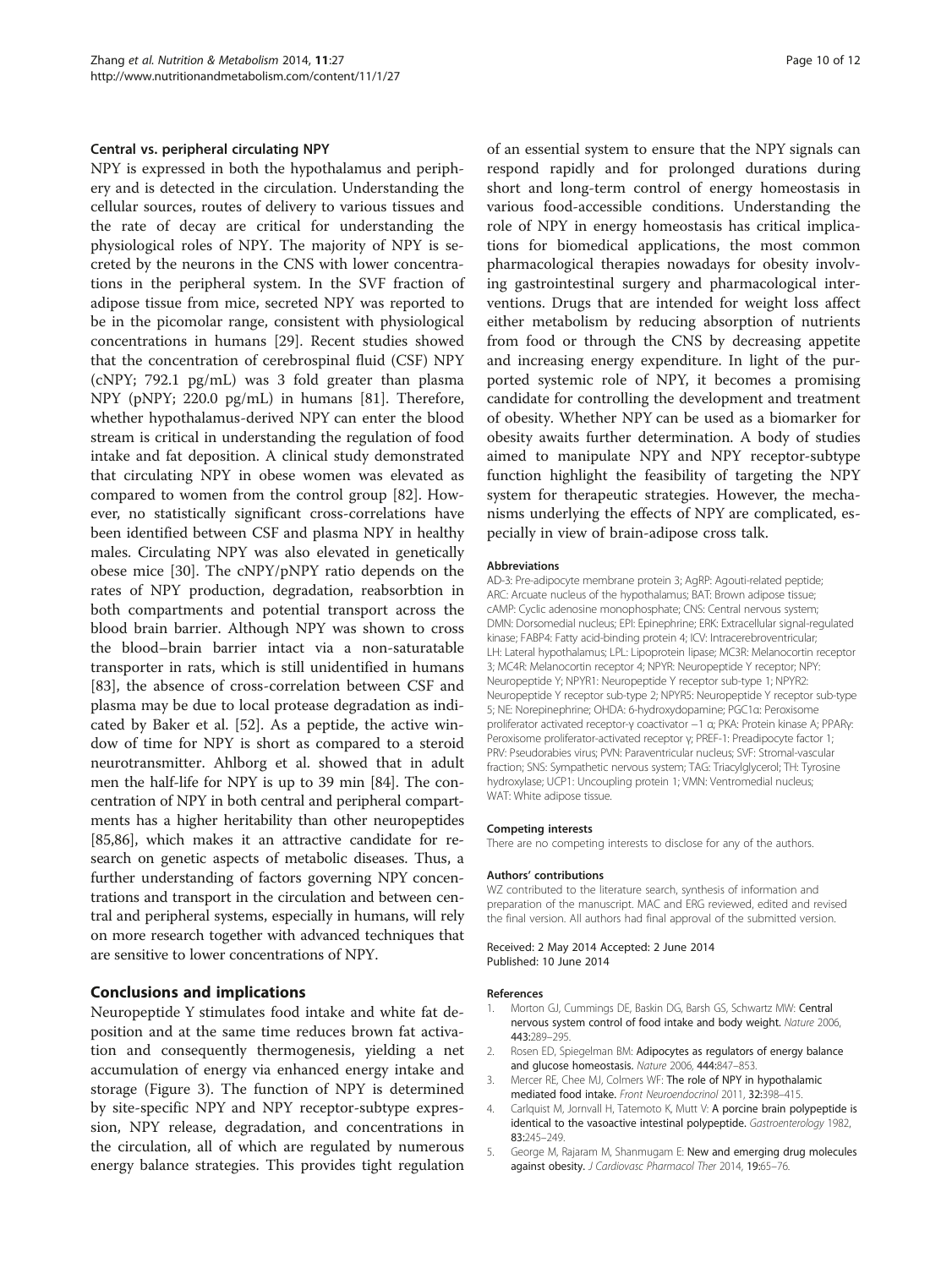- <span id="page-10-0"></span>6. Broberger C, Johansen J, Johansson C, Schalling M, Hokfelt T: The neuropeptide Y/agouti gene-related protein (AGRP) brain circuitry in normal, anorectic, and monosodium glutamate-treated mice. Proc Natl Acad Sci U S A 1998, 95:15043-15048.
- 7. Kohno D, Yada T: Arcuate NPY neurons sense and integrate peripheral metabolic signals to control feeding. Neuropeptides 2012, 46:315–319.
- 8. Leibowitz SF, Wortley KE: Hypothalamic control of energy balance: different peptides, different functions. Peptides 2004, 25:473–504.
- Larhammar D, Blomqvist AG, Soderberg C: Evolution of neuropeptide Y and its related peptides. Comp Biochem Physiol C 1993, 106:743-752.
- 10. Naveilhan P, Neveu I, Arenas E, Ernfors P: Complementary and overlapping expression of Y1, Y2 and Y5 receptors in the developing and adult mouse nervous system. Neuroscience 1998, 87:289–302.
- 11. Gehlert DR: Role of hypothalamic neuropeptide Y in feeding and obesity. Neuropeptides 1999, 33:329–338.
- 12. Batterham RL, Cowley MA, Small CJ, Herzog H, Cohen MA, Dakin CL, Wren AM, Brynes AE, Low MJ, Ghatei MA, Cone RD, Bloom SR: Gut hormone PYY (3–36) physiologically inhibits food intake. Nature 2002, 418:650–654.
- 13. Kamiji MM, Inui A: Neuropeptide y receptor selective ligands in the treatment of obesity. Endocr Rev 2007, 28:664–684.
- 14. Labelle M, Boulanger Y, Fournier A, St Pierre S, Savard R: Tissue-specific regulation of fat cell lipolysis by NPY in 6-OHDA-treated rats. Peptides 1997, 18:801–808.
- 15. Ishihara A, Tanaka T, Kanatani A, Fukami T, Ihara M, Fukuroda T: A potent neuropeptide Y antagonist, 1229U91, suppressed spontaneous food intake in Zucker fatty rats. Am J Physiol 1998, 274:R1500–R1504.
- 16. Kanatani A, Ishihara A, Asahi S, Tanaka T, Ozaki S, Ihara M: Potent neuropeptide Y Y1 receptor antagonist, 1229U91: blockade of neuropeptide Y-induced and physiological food intake. Endocrinology 1996, 137:3177–3182.
- 17. Mullins D, Kirby D, Hwa J, Guzzi M, Rivier J, Parker E: Identification of potent and selective neuropeptide Y Y(1) receptor agonists with orexigenic activity in vivo. Mol Pharmacol 2001, 60:534–540.
- 18. Burcelin R, Brunner H, Seydoux J, Thorensa B, Pedrazzini T: Increased insulin concentrations and glucose storage in neuropeptide Y Y1 receptordeficient mice. Peptides 2001, 22:421–427.
- 19. Kushi A, Sasai H, Koizumi H, Takeda N, Yokoyama M, Nakamura M: Obesity and mild hyperinsulinemia found in neuropeptide Y-Y1 receptordeficient mice. Proc Natl Acad Sci U S A 1998, 95:15659-15664.
- 20. Balasubramaniam A, Joshi R, Su C, Friend LA, James JH: Neuropeptide Y (NPY) Y2 receptor-selective agonist inhibits food intake and promotes fat metabolism in mice: combined anorectic effects of Y2 and Y4 receptor-selective agonists. Peptides 2007, 28:235–240.
- 21. Sainsbury A, Schwarzer C, Couzens M, Fetissov S, Furtinger S, Jenkins A, Cox HM, Sperk G, Hokfelt T, Herzog H: Important role of hypothalamic Y2 receptors in body weight regulation revealed in conditional knockout mice. Proc Natl Acad Sci U S A 2002, 99:8938–8943.
- 22. Sainsbury A, Schwarzer C, Couzens M, Jenkins A, Oakes SR, Ormandy CJ, Herzog H: Y4 receptor knockout rescues fertility in ob/ob mice. Genes Dev 2002, 16:1077–1088.
- 23. Schaffhauser AO, Stricker-Krongrad A, Brunner L, Cumin F, Gerald C, Whitebread S, Criscione L, Hofbauer KG: Inhibition of food intake by neuropeptide Y Y5 receptor antisense oligodeoxynucleotides. Diabetes 1997, 46:1792–1798.
- 24. Tang-Christensen M, Kristensen P, Stidsen CE, Brand CL, Larsen PJ: Central administration of Y5 receptor antisense decreases spontaneous food intake and attenuates feeding in response to exogenous neuropeptide Y. J Endocrinol 1998, 159:307–312.
- 25. Marsh DJ, Hollopeter G, Kafer KE, Palmiter RD: Role of the Y5 neuropeptide Y receptor in feeding and obesity. Nat Med 1998, 4:718–721.
- Hirsch D, Zukowska Z: NPY and stress 30 years later: the peripheral view. Cell Mol Neurobiol 2012, 32:645–659.
- 27. Larsen PJ, Kristensen P: Central Y4 receptor distribution. Radioactive ribonucleotide probe in situ hybridization with in vitro receptor autoradiography. Methods Mol Biol 2000, 153:185–198.
- 28. Lin S, Shi YC, Yulyaningsih E, Aljanova A, Zhang L, Macia L, Nguyen AD, Lin EJ, During MJ, Herzog H, Sainsbury A: Critical role of arcuate Y4 receptors and the melanocortin system in pancreatic polypeptide-induced reduction in food intake in mice. PLoS One 2009, 4:e8488.
- 29. Singer K, Morris DL, Oatmen KE, Wang T, DelProposto J, Mergian T, Cho KW, Lumeng CN: Neuropeptide Y is produced by adipose tissue

macrophages and regulates obesity-induced inflammation. PLoS One 2013, 8:e57929.

- 30. Kuo LE, Kitlinska JB, Tilan JU, Li L, Baker SB, Johnson MD, Lee EW, Burnett MS, Fricke ST, Kvetnansky R, Herzog H, Zukowska Z: Neuropeptide Y acts directly in the periphery on fat tissue and mediates stress-induced obesity and metabolic syndrome. Nat Med 2007, 13:803–811.
- 31. Kos K, Harte AL, James S, Snead DR, O'Hare JP, McTernan PG, Kumar S: Secretion of neuropeptide Y in human adipose tissue and its role in maintenance of adipose tissue mass. Am J Physiol Endocrinol Metab 2007, 293:E1335–E1340.
- 32. Sitticharoon C, Chatree S, Churintaraphan M: Expressions of neuropeptide Y and Y1 receptor in subcutaneous and visceral fat tissues in normal weight and obese humans and their correlations with clinical parameters and peripheral metabolic factors. Regul Pept 2013, 185:65–72.
- 33. Yang K, Guan H, Arany E, Hill DJ, Cao X: Neuropeptide Y is produced in visceral adipose tissue and promotes proliferation of adipocyte precursor cells via the Y1 receptor. FASEB J 2008, 22:2452-2464.
- 34. Zhang W, Sumners LH, Siegel PB, Cline MA, Gilbert ER: Quantity of glucose transporter and appetite-associated factor mRNA in various tissues after insulin injection in chickens selected for low or high body weight. Physiol Genomics 2013, 45:1084–1094.
- 35. Gong HX, Guo XR, Fei L, Guo M, Liu QQ, Chen RH: Lipolysis and apoptosis of adipocytes induced by neuropeptide Y-Y5 receptor antisense oligodeoxynucleotides in obese rats. Acta Pharmacol Sin 2003, 24:569–575.
- 36. Rosmaninho-Salgado J, Cortez V, Estrada M, Santana MM, Goncalves A, Marques AP, Cavadas C: Intracellular mechanisms coupled to NPY Y2 and Y5 receptor activation and lipid accumulation in murine adipocytes. Neuropeptides 2012, 46:359–366.
- 37. Gericke MT, Kosacka J, Koch D, Nowicki M, Schroder T, Ricken AM, Nieber K, Spanel-Borowski K: Receptors for NPY and PACAP differ in expression and activity during adipogenesis in the murine 3T3-L1 fibroblast cell line. Br J Pharmacol 2009, 157:620-632.
- 38. Sethi JK, Vidal-Puig AJ: Thematic review series: adipocyte biology. Adipose tissue function and plasticity orchestrate nutritional adaptation. J Lipid Res 2007, 48:1253–1262.
- 39. Kopecky J, Clarke G, Enerback S, Spiegelman B, Kozak LP: Expression of the mitochondrial uncoupling protein gene from the aP2 gene promoter prevents genetic obesity. J Clin Invest 1995, 96:2914-2923.
- 40. Lowell BB, S-Susulic V, Hamann A, Lawitts JA, Himms-Hagen J, Boyer BB, Kozak LP, Flier JS: Development of obesity in transgenic mice after genetic ablation of brown adipose tissue. Nature 1993, 366:740–742.
- 41. Nedergaard J, Bengtsson T, Cannon B: Unexpected evidence for active brown adipose tissue in adult humans. Am J Physiol Endocrinol Metab 2007, 293:E444–E452.
- 42. Cypess AM, Lehman S, Williams G, Tal I, Rodman D, Goldfine AB, Kuo FC, Palmer EL, Tseng YH, Doria A, Kolodny GM, Kahn CR: Identification and importance of brown adipose tissue in adult humans. N Engl J Med 2009, 360:1509–1517.
- 43. Kirkland JL, Dobson DE: Preadipocyte function and aging: links between age-related changes in cell dynamics and altered fat tissue function. J Am Geriatr Soc 1997, 45:959–967.
- 44. Turtzo LC, Marx R, Lane MD: Cross-talk between sympathetic neurons and adipocytes in coculture. Proc Natl Acad Sci U S A 2001, 98:12385–12390.
- 45. Morris JL: Cotransmission from sympathetic vasoconstrictor neurons to small cutaneous arteries in vivo. Am J Physiol 1999, 277:H58-H64.
- 46. Lundberg JM, Franco-Cereceda A, Hemsen A, Lacroix JS, Pernow J: Pharmacology of noradrenaline and neuropeptide tyrosine (NPY)-mediated sympathetic cotransmission. Fundam Clin Pharmacol 1990, 4:373–391.
- 47. Bartness TJ, Kay Song C, Shi H, Bowers RR, Foster MT: Brain-adipose tissue cross talk. Proc Nutr Soc 2005, 64:53–64.
- Rosmaninho-Salgado J, Marques AP, Estrada M, Santana M, Cortez V, Grouzmann E, Cavadas C: Dipeptidyl-peptidase-IV by cleaving neuropeptide Y induces lipid accumulation and PPAR-gamma expression. Peptides 2012, 37:49–54.
- 49. Bradley RL, Mansfield JP, Maratos-Flier E: Neuropeptides, including neuropeptide Y and melanocortins, mediate lipolysis in murine adipocytes. Obes Res 2005, 13:653–661.
- 50. Kuo LE, Czarnecka M, Kitlinska JB, Tilan JU, Kvetnansky R, Zukowska Z: Chronic stress, combined with a high-fat/high-sugar diet, shifts sympathetic signaling toward neuropeptide Y and leads to obesity and the metabolic syndrome. Ann N Y Acad Sci 2008, 1148:232–237.